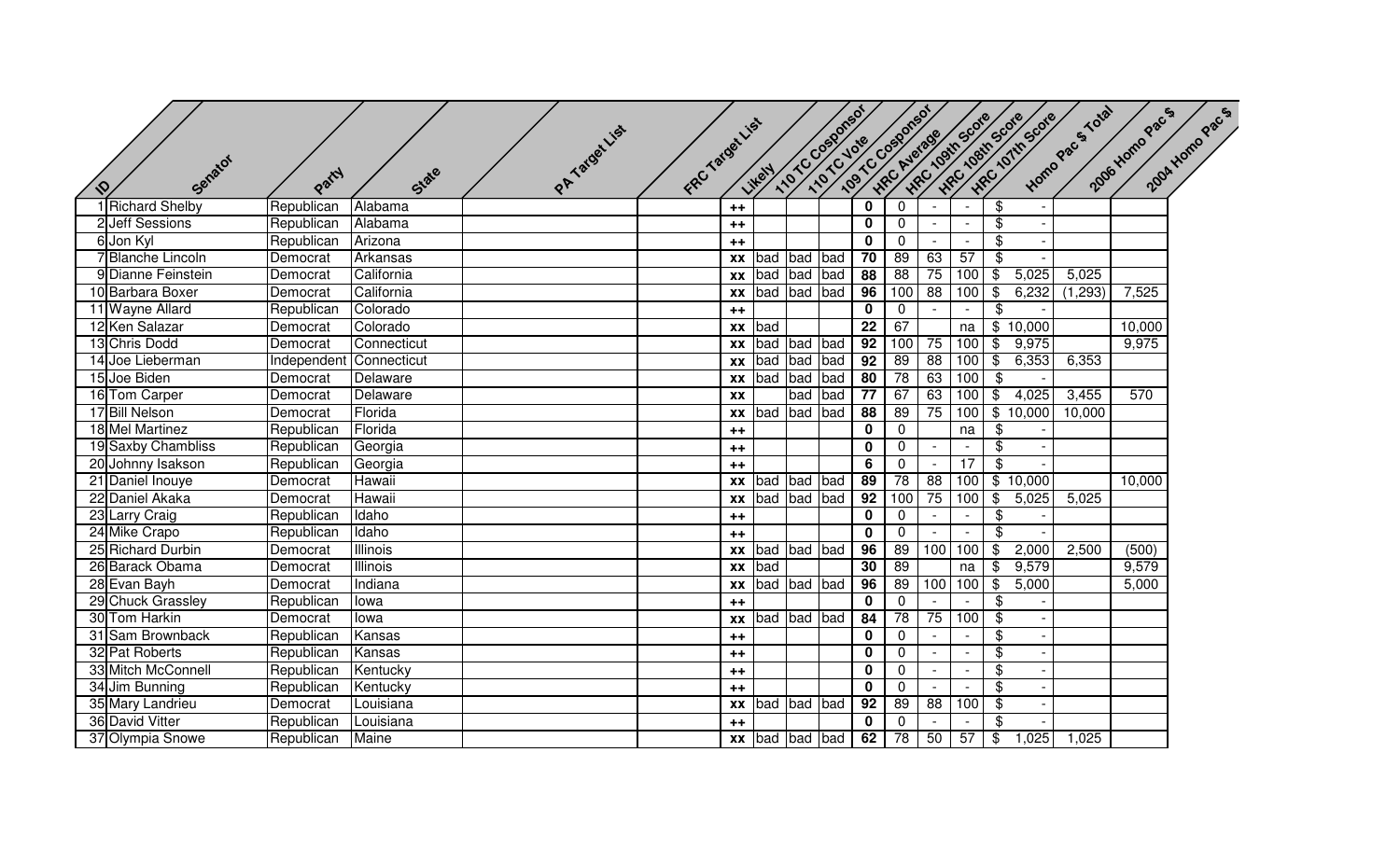| 38 Susan Collins          | Republican | Maine                |  | XX        | bad | bad bad |     | 84              | 78              | 88              | 86              | \$                       |       |       |       |
|---------------------------|------------|----------------------|--|-----------|-----|---------|-----|-----------------|-----------------|-----------------|-----------------|--------------------------|-------|-------|-------|
| 39 Barbara Mikulski       | Democrat   | Maryland             |  | XX        | bad | bad bad |     | $\overline{88}$ | 89              | 75              | 100             | \$                       | 6,025 |       | 6,025 |
| 40 Ben Cardin             | Democrat   | Maryland             |  | <b>XX</b> | bad |         |     | $\overline{88}$ | 89              | 75              | 100             | $\$\$                    | 5,000 | 5,000 |       |
| 41 Ted Kennedy            | Democrat   | Massachusetts        |  | XX        | bad | bad bad |     | 100             | 100             | 100             | 100             | \$                       | 8,999 | 8,999 |       |
| 42 John Kerry             | Democrat   | <b>Massachusetts</b> |  | <b>XX</b> | bad |         | bad | 100             | 100             | 100             | 100             | \$                       |       |       |       |
| 43 Carl Levin             | Democrat   | Michigan             |  | <b>XX</b> | bad | bad     | bad | $\overline{80}$ | 78              | 63              | 100             | $\overline{\mathbf{e}}$  |       |       |       |
| 44 Debbie Stabenow        | Democrat   | Michigan             |  | <b>XX</b> | bad | bad bad |     | $\overline{92}$ | $\overline{89}$ | $\overline{88}$ | 100             | $\mathfrak{L}$           | 6,195 | 6,195 |       |
|                           | Democrat-  |                      |  |           |     |         |     |                 |                 |                 |                 |                          |       |       |       |
|                           | Farmer-    |                      |  |           |     |         |     |                 |                 |                 |                 |                          |       |       |       |
| 46 Amy Klobuchar          | Labor      | Minnesota            |  | <b>XX</b> | bad |         |     | $\mathbf 0$     |                 |                 | na              | \$                       | 8,238 | 8,238 |       |
| 47 Thad Cochran           | Republican | Mississippi          |  | $++$      |     |         |     | 5               | $\mathbf{0}$    |                 | 14              | \$                       |       |       |       |
| 48 Trent Lott             | Republican | Mississippi          |  | $++$      |     |         |     | $\mathbf{0}$    | 0               |                 |                 | \$                       |       |       |       |
| 53 Chuck Hagel            | Republican | Nebraska             |  | $++$      |     |         |     | $\bf{0}$        | $\mathbf{0}$    |                 |                 | \$                       |       |       |       |
| 54 Ben Nelson             | Democrat   | Nebraska             |  | <b>XX</b> | bad | bad     | bad | $\overline{26}$ | 11              | $\overline{25}$ | 43              | \$                       |       |       |       |
| 55 Harry Reid             | Democrat   | Nevada               |  | <b>XX</b> |     | bad     | bad | $\overline{77}$ | 67              | 63              | 100             | $\overline{\mathcal{E}}$ | 9,279 |       | 9,279 |
| 59 Frank Lautenberg       | Democrat   | <b>New Jersey</b>    |  | <b>XX</b> | bad | bad     | bad | 67              | 100             | 100             | na              | $\overline{\mathcal{S}}$ |       |       |       |
| 60 Bob Menendez           | Democrat   | New Jersey           |  | XX        | bad |         |     | 96              | 88              | 100             | 100             | $\overline{\mathbf{e}}$  | 7,000 | 7,000 |       |
| 61 Pete Domenici          | Republican | <b>New Mexico</b>    |  | $++$      |     |         |     | 5               | $\Omega$        |                 | 14              | $\overline{\$}$          |       |       |       |
| 62 Jeff Bingaman          | Democrat   | <b>New Mexico</b>    |  | <b>XX</b> | bad | bad bad |     | $\overline{88}$ | 89              | 75              | 100             | $\overline{\mathbf{S}}$  | 3,025 | 3,025 |       |
| 63 Charles Schumer        | Democrat   | <b>New York</b>      |  | <b>XX</b> | bad | bad     | bad | 92              | 89              | 88              | 100             | $\overline{\mathbf{S}}$  | 9,975 |       | 9,975 |
| 64 Hillary Rodham Clinton | Democrat   | <b>New York</b>      |  | <b>XX</b> | bad | bad     | bad | 92              | 89              | 88              | 100             | $\overline{\$}$          | 7,025 | 7,025 |       |
| 65 Elizabeth Dole         | Republican | North Carolina       |  | $++$      |     |         |     | $\mathbf 0$     | $\Omega$        |                 |                 | \$                       |       |       |       |
| 66 Richard Burr           | Republican | North Carolina       |  | $++$      |     |         |     | $\mathbf{0}$    | $\Omega$        |                 | $\overline{a}$  | \$                       |       |       |       |
| 68 Byron Dorgan           | Democrat   | North Dakota         |  | <b>XX</b> |     | bad bad |     | $\overline{71}$ | 78              | 63              | $\overline{71}$ | $\overline{\mathcal{S}}$ |       |       |       |
| 70 Sherrod Brown          | Democrat   | Ohio                 |  | <b>XX</b> | bad |         |     | $\mathbf 0$     |                 |                 | na              | $\frac{1}{2}$            | 9,872 | 9,872 |       |
| 71 Jim Inhofe             | Republican | Oklahoma             |  | $++$      |     |         |     | $\mathbf 0$     | $\mathbf 0$     |                 |                 | $\overline{\mathbf{e}}$  |       |       |       |
| 72 Tom Coburn             | Republican | Oklahoma             |  | $++$      |     |         |     | $\mathbf 0$     | $\mathbf 0$     |                 | na              | $\overline{\mathcal{E}}$ |       |       |       |
| 73 Ron Wyden              | Democrat   | Oregon               |  | XX        | bad | bad bad |     | 100             | 100             | 100             | 100             | $\overline{\mathcal{E}}$ | 5,000 |       | 5,000 |
| 74 Gordon Smith           | Republican | Oregon               |  | <b>XX</b> | bad | bad bad |     | 61              | 33              | 63              | 86              | $\overline{\mathcal{G}}$ |       |       |       |
| 75 Arlen Specter          | Republican | Pennsylvania         |  | XX        | bad | bad bad |     | 68              | 67              | 50              | 86              | $\overline{\$}$          |       |       |       |
| 76 Bob Casey, Jr.         | Democrat   | Pennsylvania         |  | <b>XX</b> | bad |         |     | $\mathbf{0}$    |                 |                 | na              | \$                       | 8,967 | 8,967 |       |
| 77 Jack Reed              | Democrat   | Rhode Island         |  | XX        | bad | bad bad |     | 92              | $\overline{89}$ | 88              | 100             | $\overline{\mathbf{3}}$  |       |       |       |
| 79 Lindsey Graham         | Republican | South Carolina       |  | $++$      |     |         |     | $\mathbf 0$     | $\mathbf 0$     |                 |                 | $\overline{\mathcal{S}}$ |       |       |       |
| 80 Jim DeMint             | Republican | South Carolina       |  | $++$      |     |         |     | $\mathbf 0$     | $\mathbf 0$     |                 |                 | $\overline{\mathcal{S}}$ |       |       |       |
| 81 Tim Johnson            | Democrat   | South Dakota         |  | XX        | bad | bad     | bad | 71              | 78              | 63              | $\overline{71}$ | $\overline{\mathbf{3}}$  |       |       |       |
| 82 John Thune             | Republican | South Dakota         |  | $++$      |     |         |     | $\mathbf 0$     | $\mathbf 0$     |                 |                 | $\overline{\mathbf{e}}$  |       |       |       |
| 85 Kay Bailey Hutchison   | Republican | Texas                |  | $++$      |     |         |     | 10              | $\Omega$        |                 | $\overline{29}$ | $\overline{\mathcal{S}}$ |       |       |       |